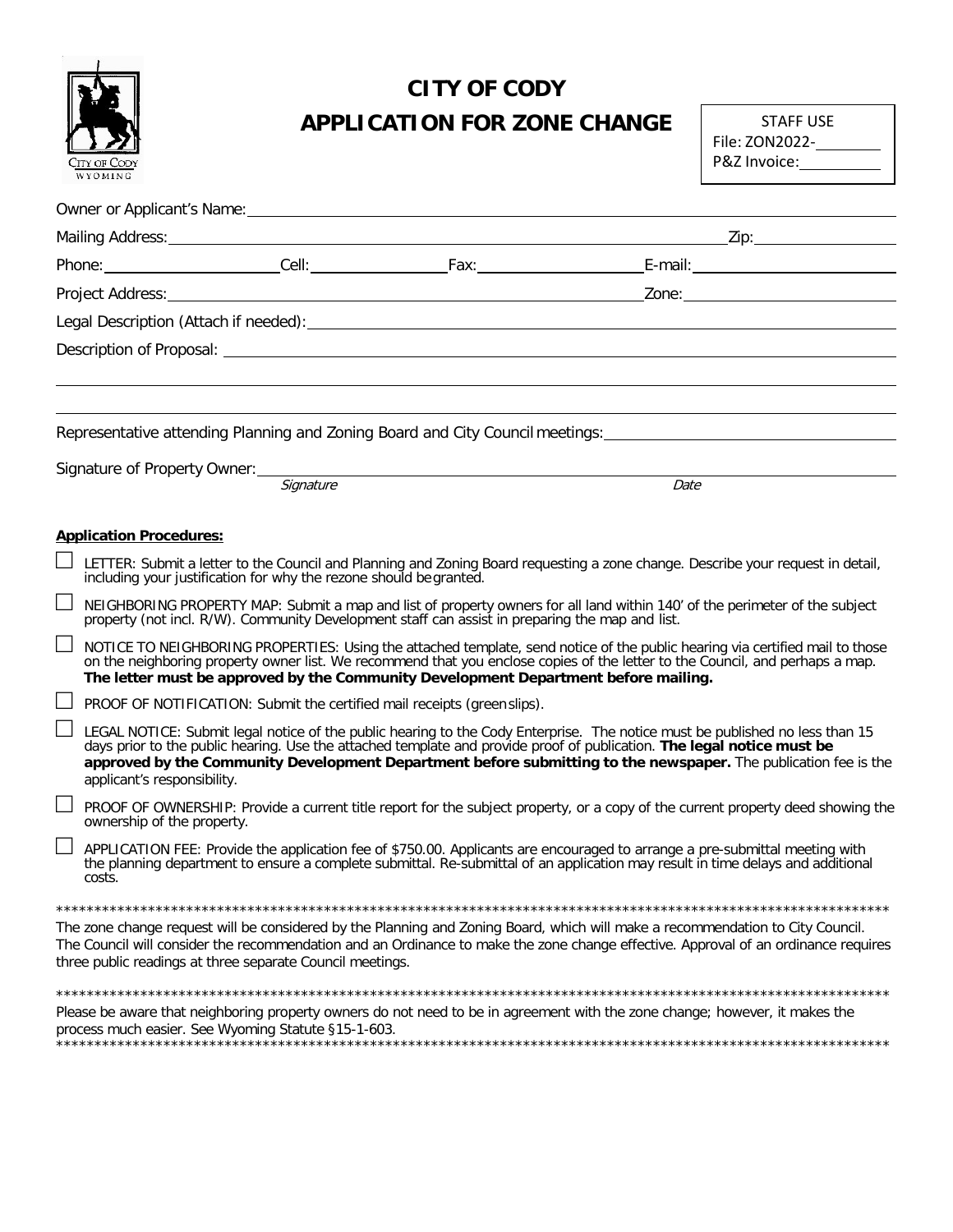| Letter to Neighboring Properties within 140 Feet  |                                                                                                                                                                                                                                                                                                                                                                                                         |
|---------------------------------------------------|---------------------------------------------------------------------------------------------------------------------------------------------------------------------------------------------------------------------------------------------------------------------------------------------------------------------------------------------------------------------------------------------------------|
| Date:                                             |                                                                                                                                                                                                                                                                                                                                                                                                         |
| RE:<br><b>ZONE CHANGE REQUEST</b>                 |                                                                                                                                                                                                                                                                                                                                                                                                         |
|                                                   |                                                                                                                                                                                                                                                                                                                                                                                                         |
|                                                   | Address/Location & Legal Description: Manual Address Address/Location & Legal Description:                                                                                                                                                                                                                                                                                                              |
|                                                   | Description of Request: (e.g. Rezone 1.5 acres at __from R-2 to Limited Business in order to construct an office building.)                                                                                                                                                                                                                                                                             |
| Council Chambers at 1338 Rumsey Avenue, Cody, WY. | the control of the control of the control of the control of the control of the control of the control of the control of the control of the control of the control of the control of the control of the control of the control<br>A Public Hearing will be held before the Planning and Zoning Board at their regularly<br>scheduled meeting on Tuesday, 1000 2022 at 12:00 p.m. (noon) in the City Hall |
| <b>Letter from Neighboring Properties</b>         |                                                                                                                                                                                                                                                                                                                                                                                                         |
| Dear Board Members:                               |                                                                                                                                                                                                                                                                                                                                                                                                         |
|                                                   |                                                                                                                                                                                                                                                                                                                                                                                                         |
|                                                   |                                                                                                                                                                                                                                                                                                                                                                                                         |
|                                                   |                                                                                                                                                                                                                                                                                                                                                                                                         |
| $\perp$ I have NO OBJECTION to the zone change.   |                                                                                                                                                                                                                                                                                                                                                                                                         |
|                                                   |                                                                                                                                                                                                                                                                                                                                                                                                         |
| I OBJECT to the zone change:                      |                                                                                                                                                                                                                                                                                                                                                                                                         |
| Name:                                             | Address:                                                                                                                                                                                                                                                                                                                                                                                                |
| Reason for Objection:                             |                                                                                                                                                                                                                                                                                                                                                                                                         |
|                                                   |                                                                                                                                                                                                                                                                                                                                                                                                         |
|                                                   |                                                                                                                                                                                                                                                                                                                                                                                                         |

If you would like to receive a copy of the Planning and Zoning Board agenda materials for this request, **please provide your email address:** E-mail address:

**Please return to:**

City of Cody Attention: Community Development Department PO Box 2200 Cody, WY 82414